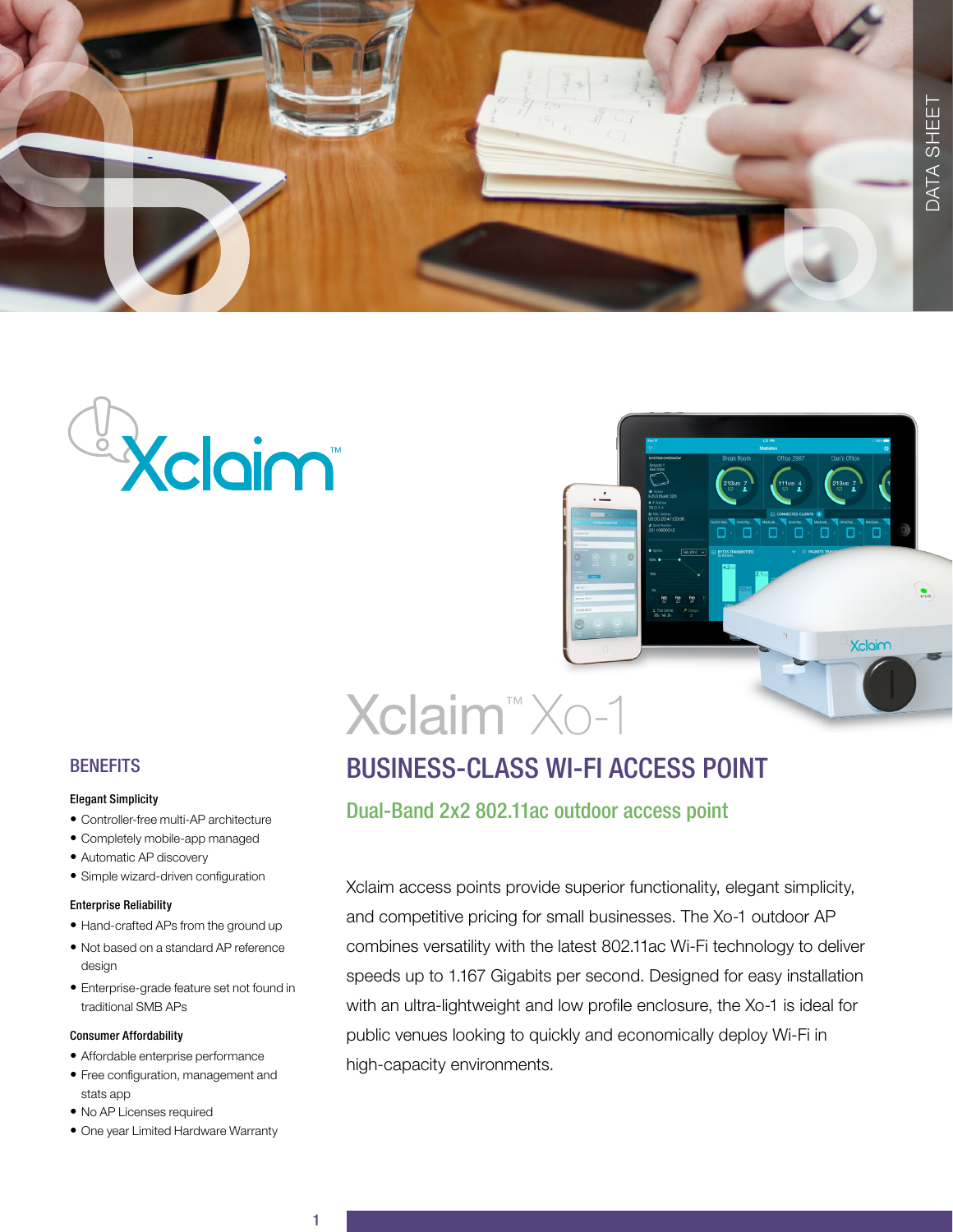# Xclaim™ Xo-1

## BUSINESS-CLASS WI-FI ACCESS POINT

## Big Wi-Fi. Small Business.

Xclaim Access Points allow for next generation Wi-Fi for all your business needs including hotspot access for your guests and secure Wi-Fi for your employees and business data. Xclaim access points are #Mobile ready to support smartphones, tablets, and traditional Wi-Fi products with fast and reliable Wi-Fi connectivity.

## A New Way to Wi-Fi.

Xclaim provides a new way to Wi-Fi. Small businesses no longer have to choose between overly complex and expensive enterprise solutions or low functionality consumer grade products. Xclaim is the complete package, combining reliability and simplicity with leading edge business-class Wi-Fi technology. Xclaim has been uniquely developed and positioned to address the Wi-Fi needs of the small business network.

## Connect. Click. Go.

By downloading the free application, Harmony for Xclaim, you can configure, monitor and manage multiple access points and networks all from your smart device in the palm of your hand. With Harmony, Wi-Fi security is easy: Simply create a separate Wi-Fi network for your secure data and protect it with industry standard enterprise encryption. You can create up to 4 separate Wi-Fi networks (SSIDs) per Access Point, allowing you to support and secure different business requirements on different wireless networks

## Wi-Fi for the Non-IT Guy.

Setup your own secure and reliable Wi-Fi network without requiring expensive cloud services, dedicated appliances or other complicated software. Harmony allows you to quickly setup secure Wi-Fi networks with multiple Xclaim access points in a matter of minutes, leaving you free to focus on your business.

### FEATURES

- Advanced RF design
- Dynamic channel selection (auto)
- Automatic traffic prioritization (auto)
- Airtime Fairness (auto)
- Band Steering (auto)
- Client isolation (per AP)
- Single or multi-AP environments
- 4 SSIDs per AP
- Cloud ready management